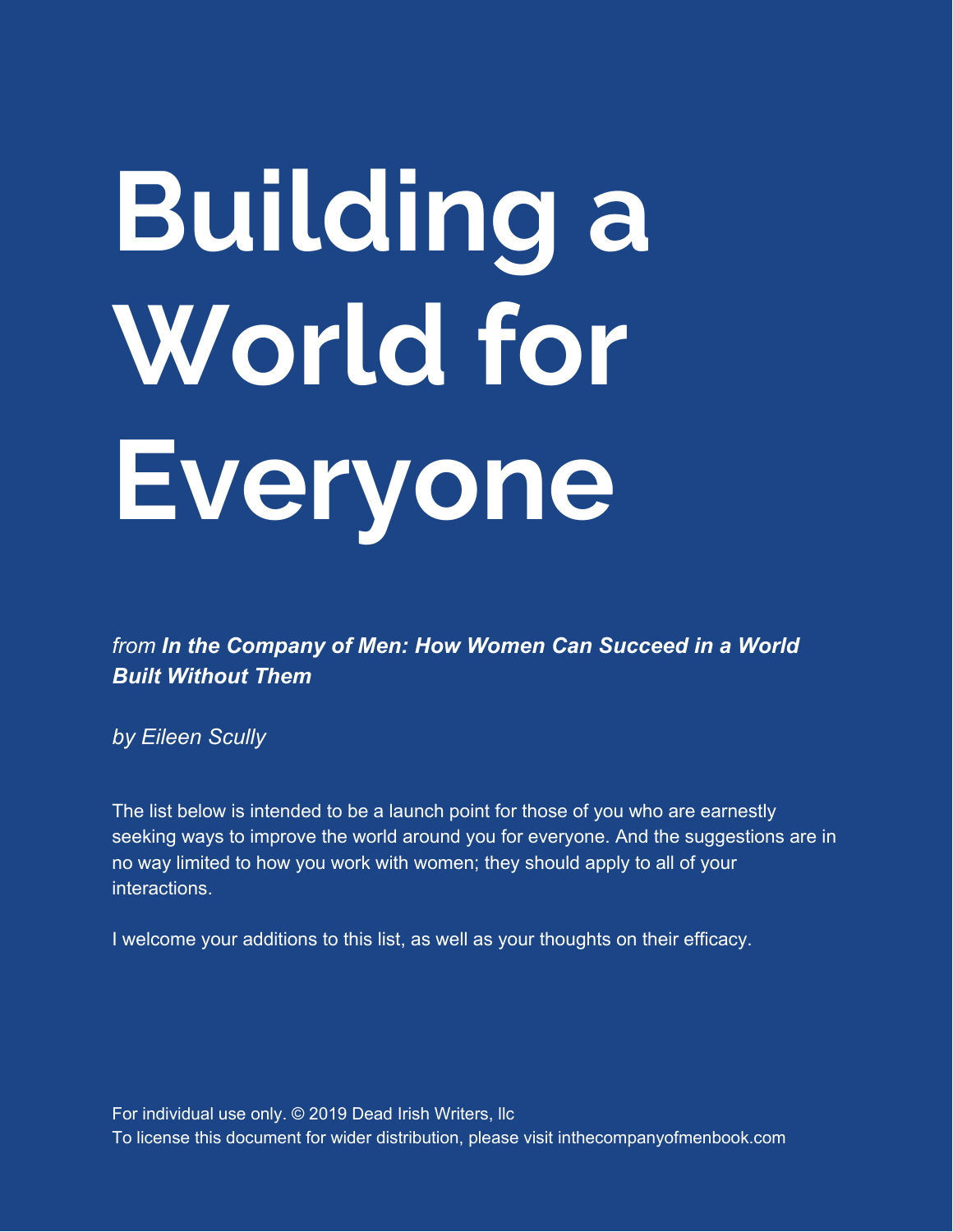#### **Open more doors into more powerful rooms.**

Find opportunities at your organizations to bring talented women into the rooms with the big tables where the big decisions are made.

### **Require your talent pipeline to be diverse.**



Seek to fill your organization with the best and brightest, without regard to their demographics. Evaluate how well your employee referral program is toward achieving this. (Most are best at bringing in more of the same.)

## **Offer promotions and assignments to those you think "can't" because of family obligations.**

**3** Don't create a narrative for your workforce based on your own preferences and assumptions. Evaluate their performance without considering their constraints as you perceive them.

## **Model the Salesforce "Women's Surge" for meetings and events.**



Salesforce requires that at least 30 percent of all attendees in meetings and speakers at events are women. I'd challenge you to go beyond and also mandate inclusion of people of color. And strive for 50 percent.

#### **Share stories.**

**5** Aubrey Blanche, Global Head of Diversity and Inclusion at Atlassian, says, "asking for a narrative instead of criticism can diffuse tension, prevent disagreement, and promote mutual understanding." Build trust and pull toward the center.

from In the Company of Men: How Women Can Succeed in a World Built Without Them by Eileen Scully, @ 2019

For individual use only. @ 2019 Dead Irish Writers, IIc. To license this document for wider distribution, please visit *inthecompanyofmenbook.com.*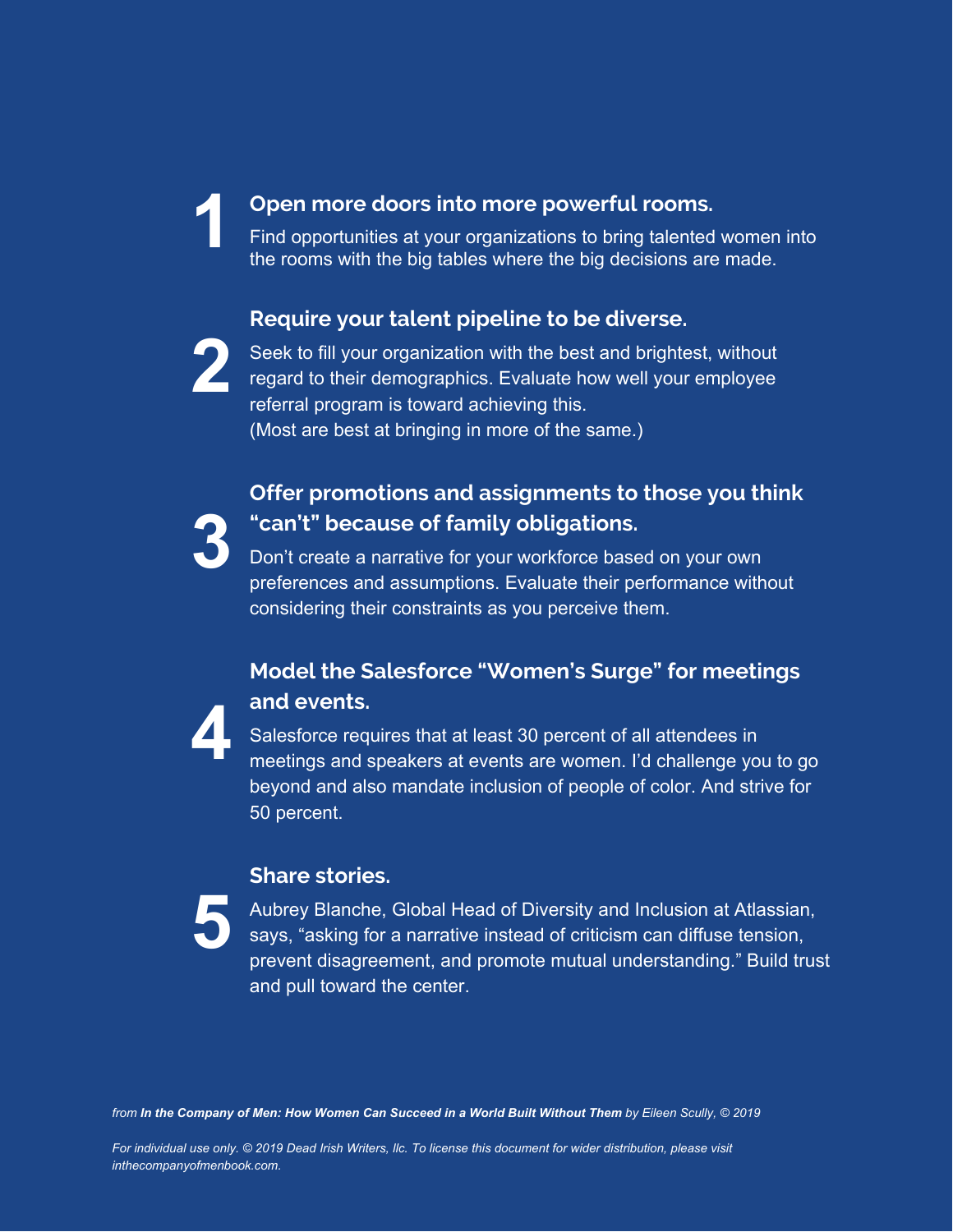

#### **Fund the affinity groups.**

Offer bonuses to the leaders who step up to run the various affinity programs in your organization. Allow budget for programming, speakers, offsite events, and incentives.

#### **Tap the unofficial leaders.**

Every organization has them. The people who don't want to be line managers, but who the rest of the team turns to for insight, guidance, mentorship, advice. Utilize them informally to create change.

#### **Call out obnoxious behavior.**



Not just the blatant harassment. The small, seemingly innocuous comments about a coworker's sexuality, shape, partner, fuckability, whatever. Do not tolerate it, do not laugh at it, do not encourage it. The more allies who do this, the better the workplace will become for all of us.



### **Listen. And believe.**

When women say they've been harassed or assaulted, listen to them. Believe them.



When others talk about harassment, stand up for the victim. Assume they are telling the truth, and encourage those around you to do the same. Office gossip is vicious and damning.



**11 <b>Focus on the work.**<br>You don't have to like w<br>of that. But when you sp You don't have to like working with everyone. None of us are capable of that. But when you speak of coworkers, focus on the quality of their work. Don't make it personal.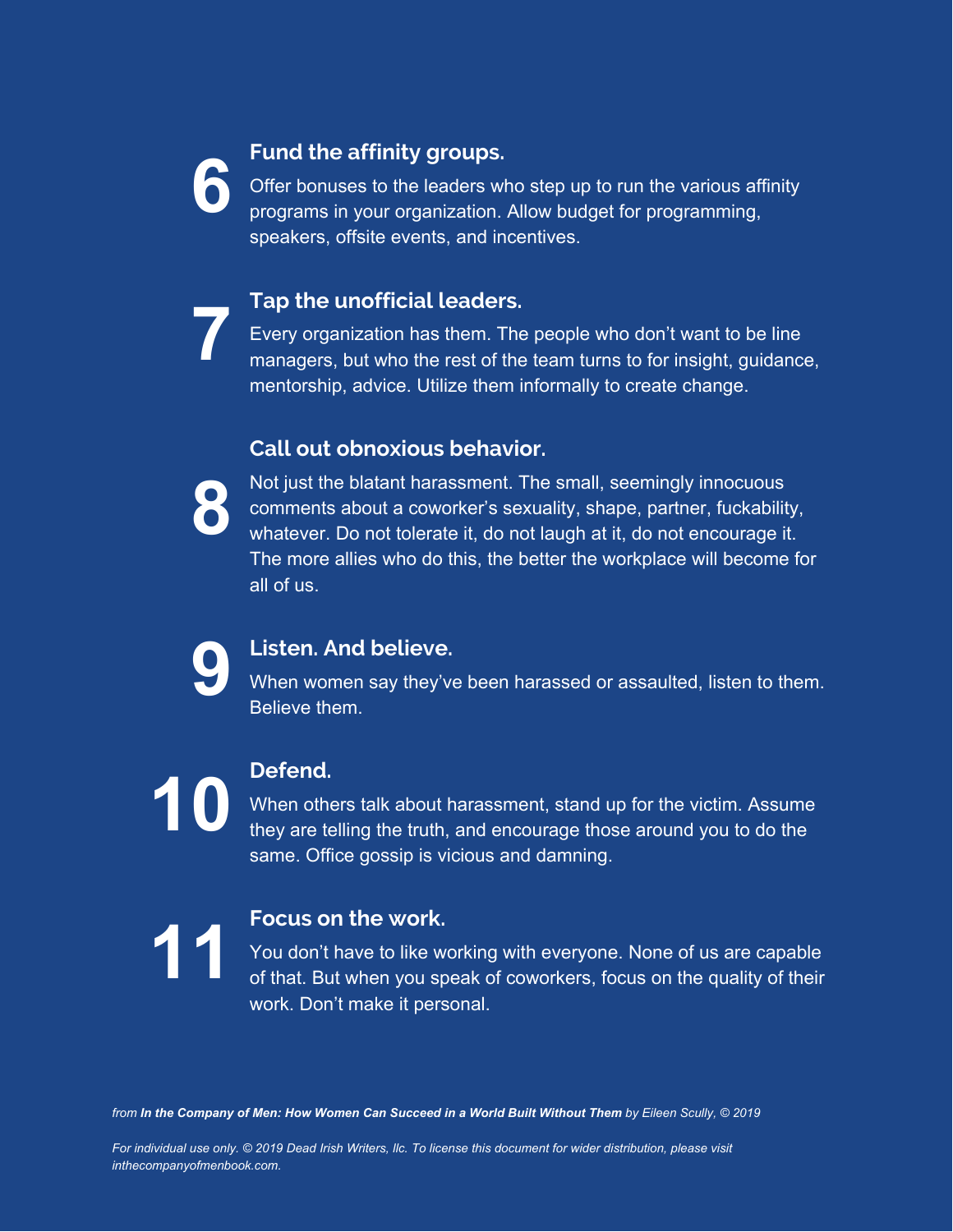#### **Be on high alert at events.**



Mixing clients, conferences, and booze, frequently brings out some pretty awful behavior. Instead of being the one consuming all the cocktails, be aware of situations your coworkers may find themselves in and unable to easily escape. Your interruption and redirect can be incredibly helpful.

### **Teach good sex (and consent).**

**13**

Don't shy away from teaching your kids about the biology of sex. Talk with your partner(s) about their bodies, encourage them to know their boundaries and their preferences, and how and when to say yes or no. Good, healthy, satisfying sex starts with good, healthy communication.

## **14**

#### **Strive for a safe place.**

I've worked with colleagues going through divorce, death, coming out, and other massive life events. By not encouraging gossip, by fostering a workplace that supports everyone regardless of life stage, you will engender stronger loyalty and happier colleagues.

## **Quit assigning narratives.**

**15** Take people at face value. Don't assume you know where they're at just because you might have known someone in their situation, or you maybe once breezed by a similar place. Let them tell you who they are, and what they can do.

**16 Hire on value, not previous salary history.** It's now illegal in some states to ask an applicant's previous salary history, but even if it's still legal where you are, establish the budget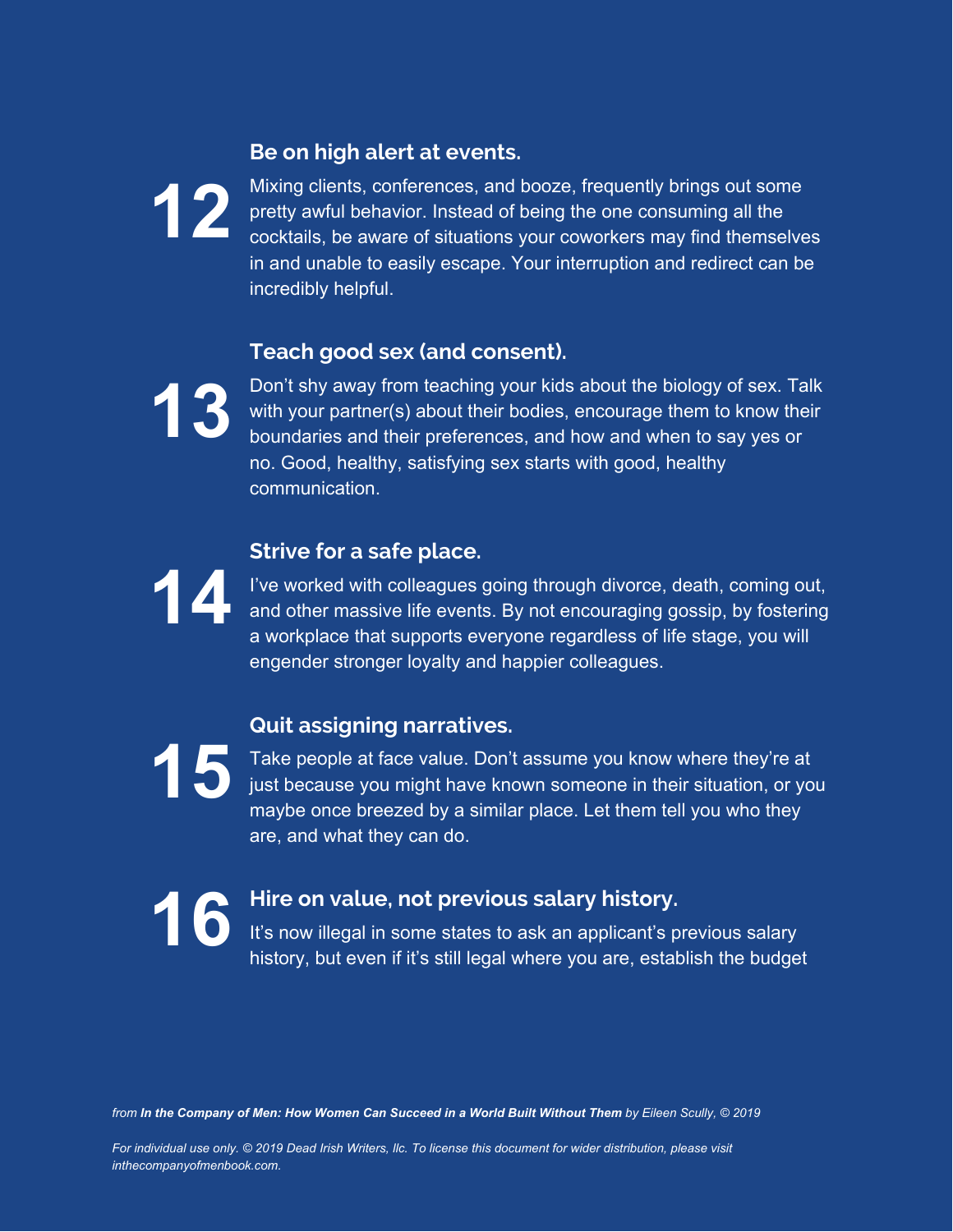for the position and hire based on the applicant's value to your organization relative to the assigned budget.

## **Consider factors outside of work when an employee's**

**17 patterns change.**<br>When a punctual emphave changed at hom When a punctual employee is frequently late, consider what might have changed at home. Provide a way for that employee to share confidentially the challenge they're having without fear of being judged, gossiped about, or fired.

#### **Stop working outside of work.**



Please. If there is one thing we can all do to bless each other in the 21st century, it's this. If you're a team leader, don't send emails after 7 p.m. or before 7 a.m. And never on weekends, unless it's truly critical. If you're afraid you'll lose the thought, save it as a draft and send it Monday morning. Protect the private lives of your employees. Allow them to step off.

#### **Know your legislators.**



Make sure the people writing the laws for your town, your state, your country are considering the consequences for all of us when they do. Get involved, know the positions of each candidate and each incumbent, and support those who support the widest representation of their electorate.

#### **Review your employee referral program.**



I realize it saves you time and money but is it really creating the workforce you want? Or is it just bringing in people who look and behave like your current employees? If you want to build a diverse workforce, you need to evaluate how you build your talent pipeline.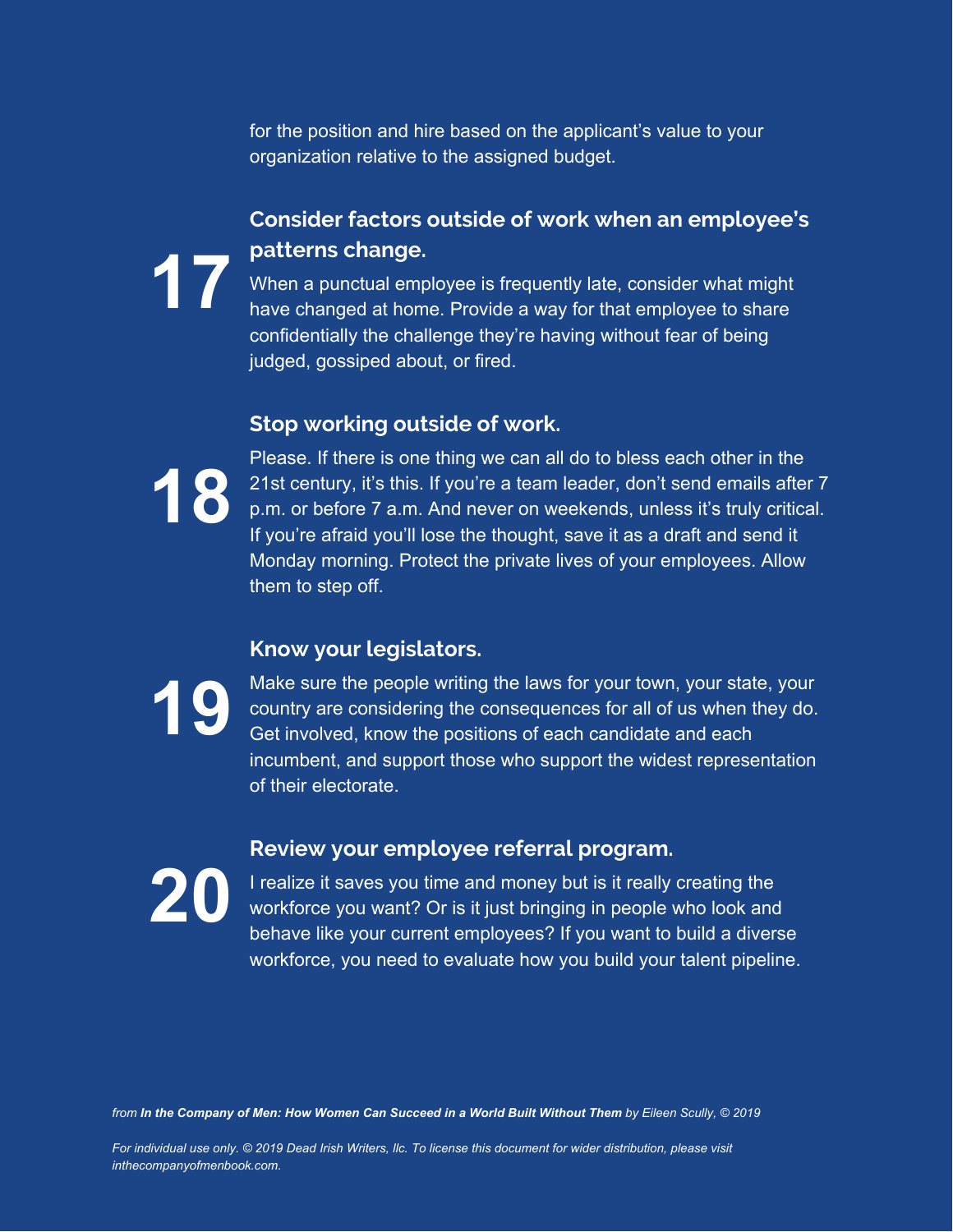## **Reimburse for childcare when you host after hours events.**

Not everyone can attend the after work happy hour, the client dinner, the team bonding exercise outside of work hours. Offer to reimburse your team for childcare so they can attend.

## **22 Require lactation rooms at all office locations and at event sites.**

This likely only affects a small percentage of your workers or event attendees, but not only is it greatly appreciated, it also makes a powerful statement about your values as an organization.

#### **Examine your own biases.**

**23**

Not publicly. No one wants to see that. But honestly peel back your deeply rooted biases against certain people. Seek to understand from where they come, and if the recipient has truly earned your negative response. Most often, they haven't.

## **Acknowledge that your silence perpetuates inequality.**



Saying nothing isn't being safe or politically correct, it implies consent or support. When you say nothing, whatever bad behavior is on display gets a pass, and will continue. Change comes when people speak up and out. Be that kind of advocate.

#### **Provide free feminine hygiene products.**



Add it to your office operating budget. Imagine having to plan for, carry, pay tax on, and remember toilet paper every time you paid a visit? Accommodate all of your employees. Menstruating is miserable enough, making it less so is just the right thing to do.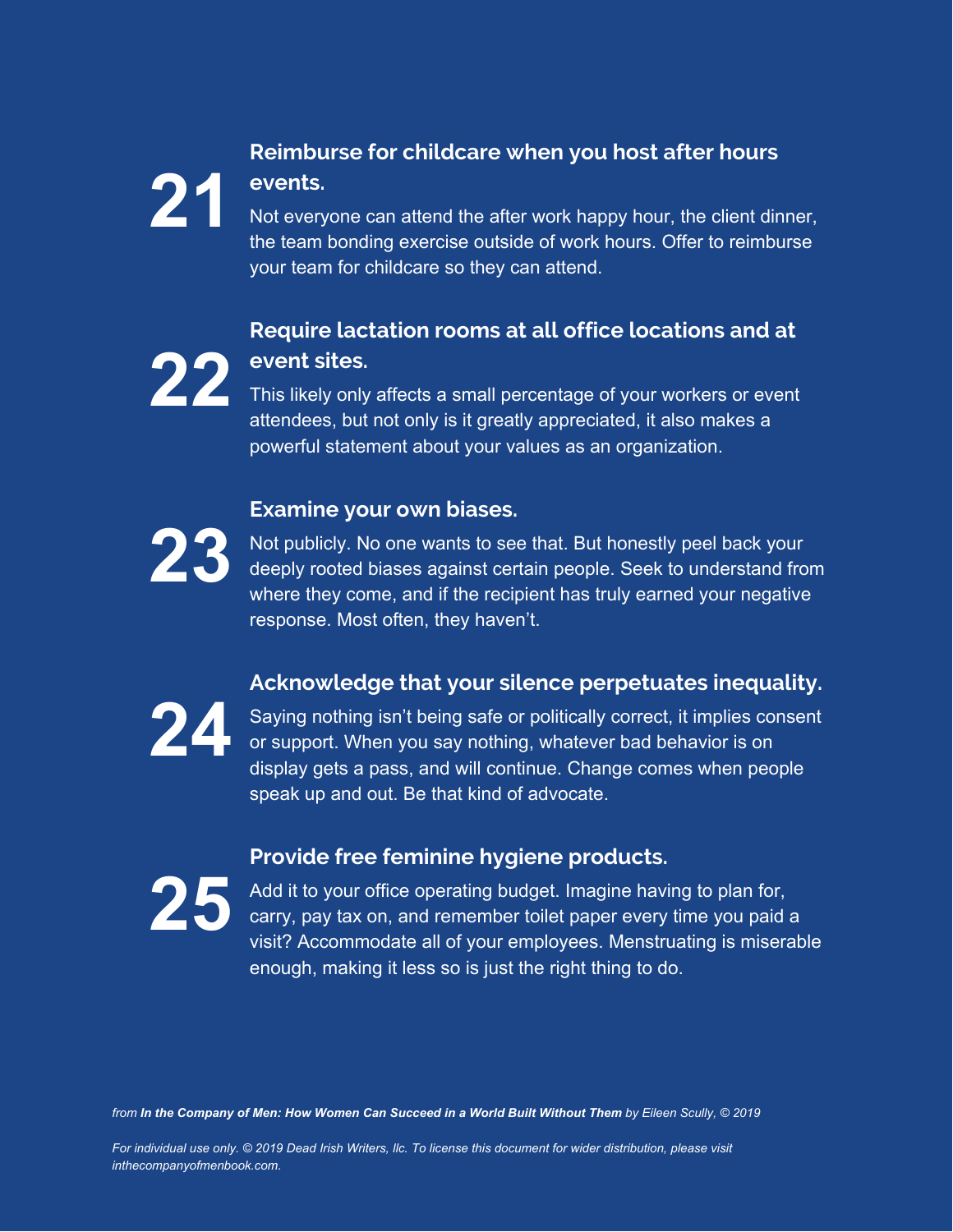### **Attend and participate in Workplace Affinity Programs.**

If your employer hosts events or programs for Women, LGBTQ, minorities, or ethnicities, participate in them and bring your teammates. The more people contributing to these conversations from a place of learning, the stronger the team becomes.

## **Create opportunities.**



When you have a key client meeting, invite the person who is critical to the project but who never gets invited to the meeting. Bring them in. Coach them beforehand, give them ownership of part of the agenda, let them shine. You don't need to control everything.



**28 Criticize equally.**<br>Be just as critical of a lgnore gender when a Be just as critical of a woman's performance as you would a man's. Ignore gender when assessing an employee. Be factual, specific, and honest.

## **Wield your power.**



Al Davis, legendary coach and owner of the Oakland Raiders, twice refused to allow the team to play in segregated cities. Marc Benioff, CEO of Salesforce, threatened to close their Indiana offices when in 2015 Governor Mike Pence signed a law allowing businesses to refuse customers based on religious beliefs. Pence changed the law.

#### **Abandon the meritocracy.**



The model is broken. Burn down your evaluation criteria and processes and start anew. Not everyone succeeds across the same set of metrics, but everyone can be successful. Discover deeper ways of evaluating and rewarding your employees.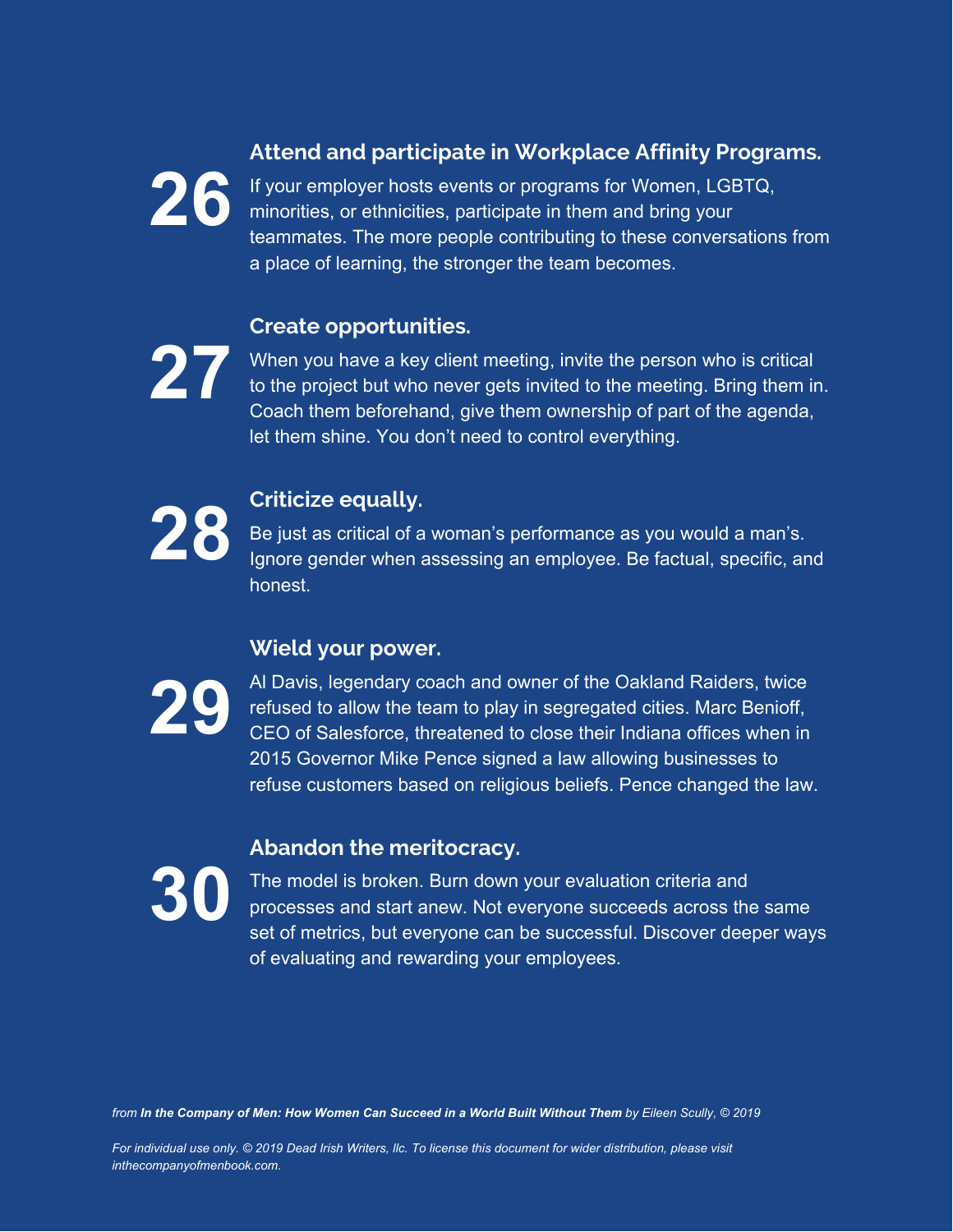#### **Be generous.**



One of the best managers I ever had deflected every team achievement back to the team. He would follow the company-wide emails with a note to our team, our VPs, and his leadership outlining the contributions of each person on the team. It bred loyalty, cohesion, success, and pride. Do it.

#### **Breed a culture of candor.**



Allow your teams to share their ideas on what's broken, and how to best fix it. Ennoble them to own the solutions. Assign a budget every year toward these initiatives. Reward those who step up, even if they fail.



#### **33 Advocate for benefits that don't directly benefit you.**

Everyone wins when every employee feels valued and appreciated. Even if you don't need to take paid family leave, encourage your employer to offer it if it benefits others around you.

#### **Let people enjoy their time off.**



This goes with not sending emails on the weekends. But seriously, I worked at a firm that congratulated women who made quota while on maternity leave. Don't be that company. Let your employees enjoy their newborns, their well-earned rest. And if they do make quota? Be cognizant of the message you send to other women in the way you speak of it.



#### **35 Hear the mansplaining and the manterrupting.**

Don't ignore when a man runs over the end of a woman's sentence, or finishes it for her. If she doesn't, stop him and ask her to finish. Look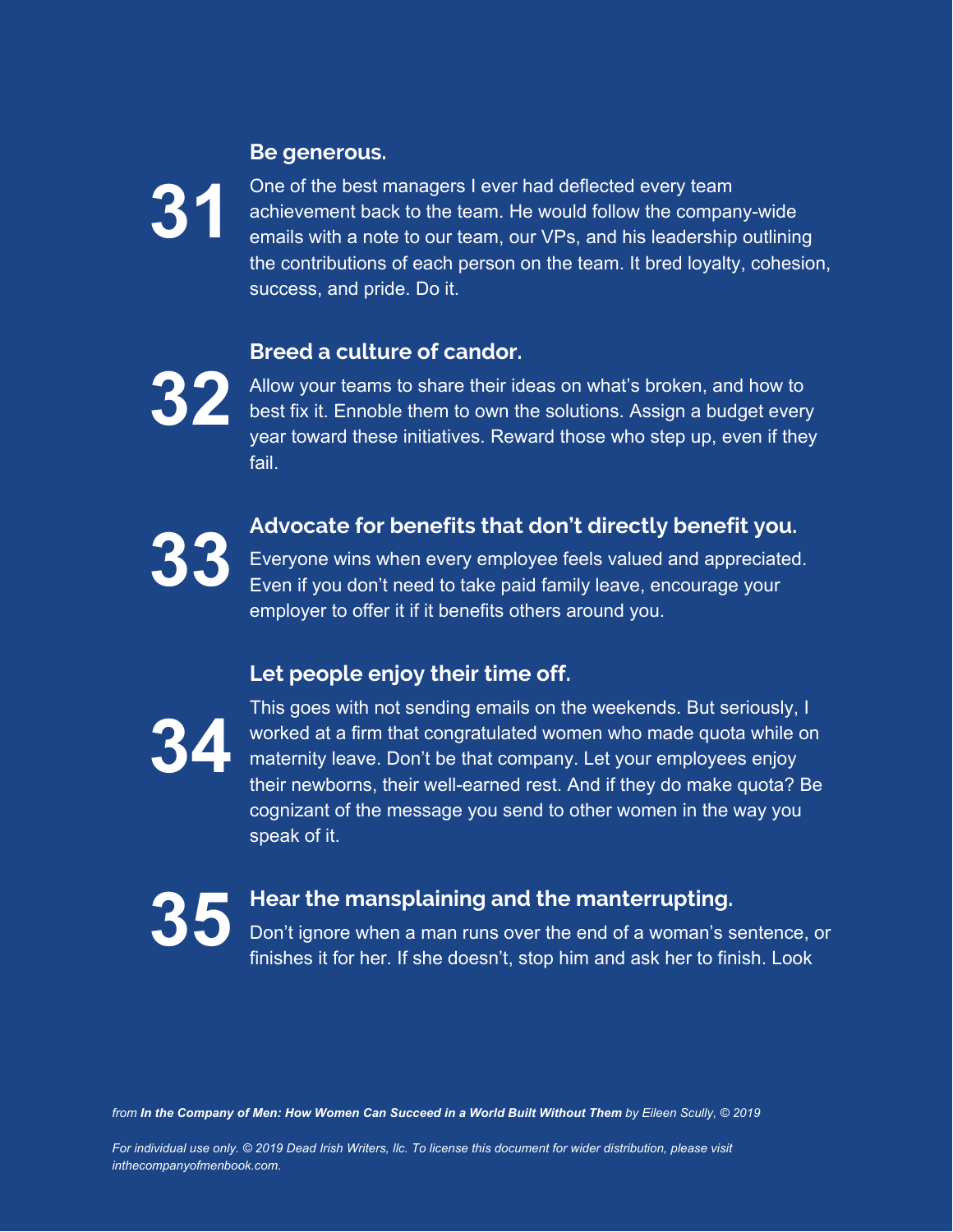him in the eye and control the room. He probably doesn't realize he's doing it, but he will after that.



**36** Learnings tend to go in one direction when me<br>Take in as much as you send out. Sponsoring Learnings tend to go in one direction when mentoring. Be a sponsor. Take in as much as you send out. Sponsoring requires advocacy and identifying opportunities. Discover and share.

**37 Canvass regularly your employees.**<br>Take the temperature of your organization. D Take the temperature of your organization. Don't assume you know. Corporate dynamics change frequently and imperceptibly overnight. Be open to feedback, and committed to evolution.

#### **Make meetings and events accessible to all.**



According to Sheri Byrne-Haber, a Certified Professional in Accessibility Core Competencies (CPACC), meeting and event planners can do much better planning around accessibility. She encourages everyone to consider the safety of all attendees. Is there an accessible entry and exit for everyone? Are there captions for video presentations, and interpreters for speakers? Broaden your idea of the experience for every attendee and commit to being wholly inclusive.

#### **39 End your unpaid internship program.**

Keep hiring the interns, but pay them. Unpaid internships exclude a lot of talent that cannot afford not to be paid during summers. Pay them fairly for the work they perform.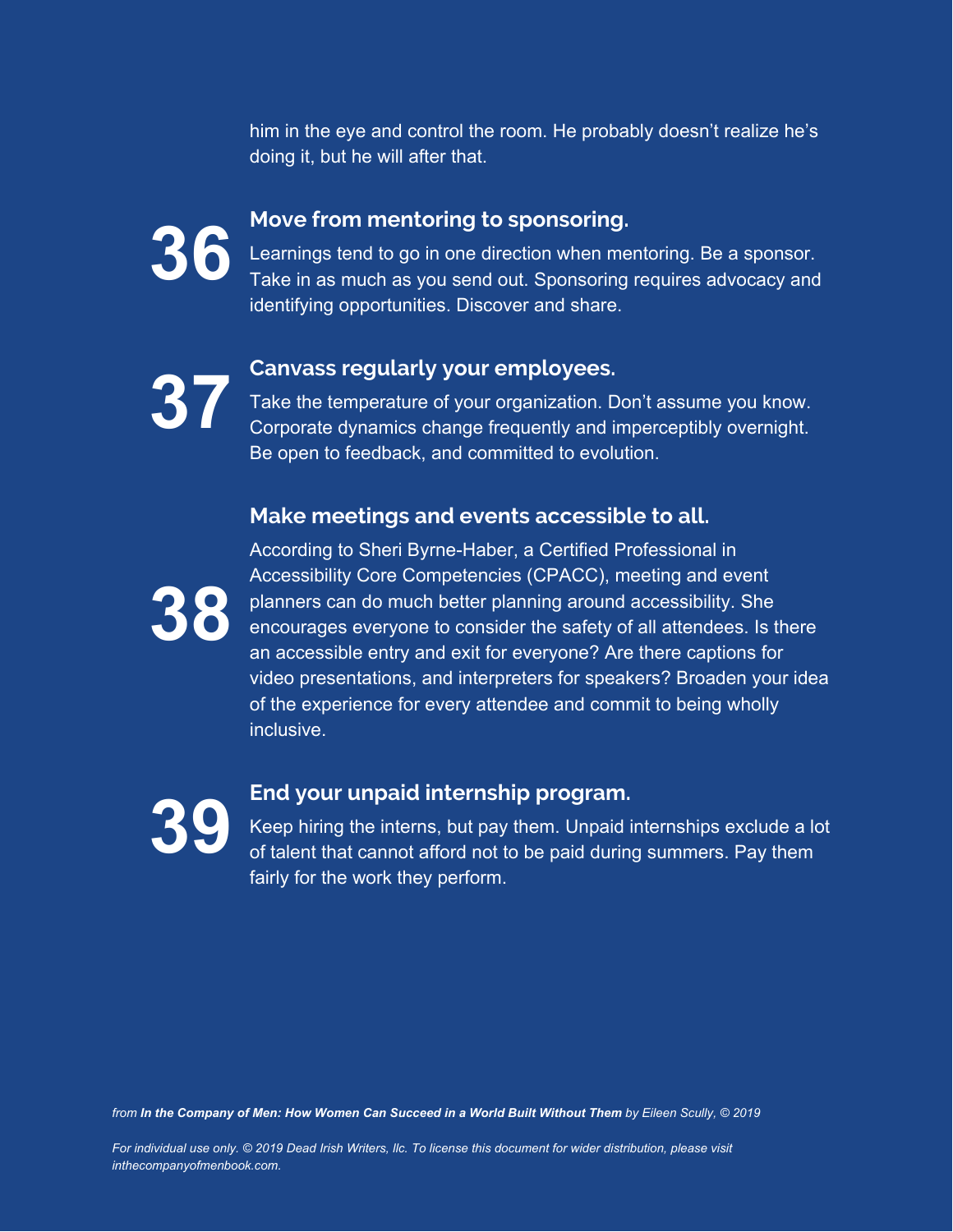

**400 Creatively uncover potential and promise.<br>Reach beyond your core pipeline and identify potential<br>problem solvers. Seek criticism from successful peop** Reach beyond your core pipeline and identify potential. Invest in problem solvers. Seek criticism from successful people. None of it is personal, and it will make you better.

## **Check in with the front lines.**



No matter your role in the company, know what happens on the front lines with your customers. Know how those employees are doing. What brings them satisfaction and breeds loyalty. This is essential to your success, and so many executives miss it.



**422 Another attribute of st**<br>ME. They talk about V Another attribute of strong, generous leaders is they never speak of ME. They talk about WE, the team, the achievement of the group as a whole. It is never about them, individually.

### **Ignore the Human Resources department.**



I don't really mean that. But do not rely on your HR department to be the voice of your employees. They are not. Realize that if you are an executive, chances are your HR department isn't passing on bad news to you. In all seriousness, HR protects you. Employees are never honest with HR. Get in the trenches and listen to your teams.

#### **Accept that not everyone wants the same things.**



Some of your coworkers are perfectly happy where they are. Climbing the ladder isn't a goal for everyone. It doesn't make them less ambitious, less committed, less anything. It probably makes them great at their current job, and an excellent source for ideas on how to improve it.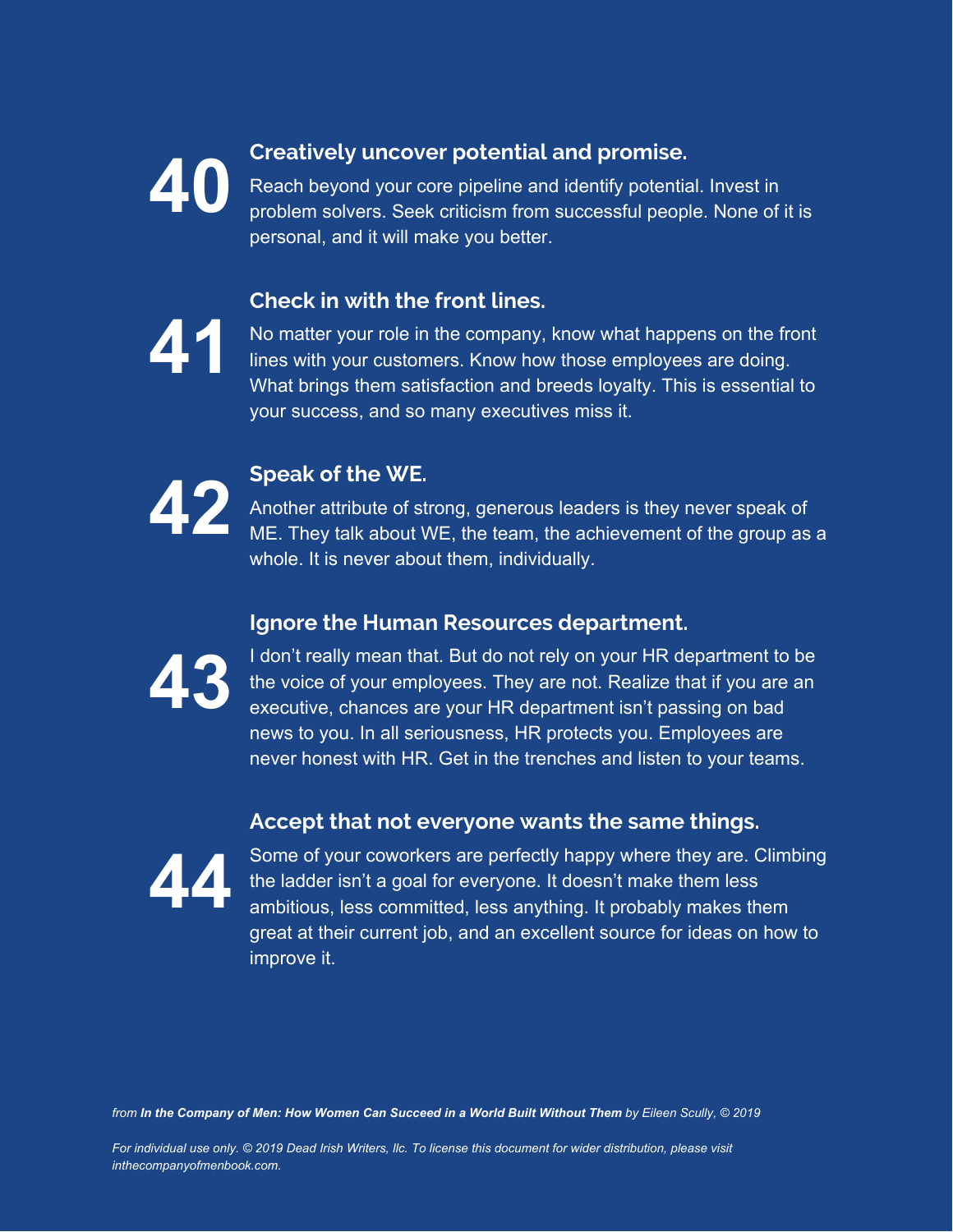#### **Be Stuart and Laura.**



You don't have to be the lone member of the First Club. Find and foster that alliance. Make each other better, stronger, smarter. Build a friendship that will grow and broker other good things in each direction. Challenge each other to keep that bar high.



Sit in the places that make other people squirm. Question assumptions and conventions. Ask people to question theirs. And have great (or better) sex!



**47 Be Janna and Jessica.**<br>
Find people who compleme<br>
Team with them to make ch Find people who complement your skill set and share your passion. Team with them to make change. Create new models that solve problems up and down stream.



Find a way to speak with strength on behalf of others who will never be around the tables you inhabit. Be their advocate, their sponsor, their voice.



**19 Be Maria and Stacy.**<br>Get in the fight when you<br>advocates and make enc Get in the fight when you see or experience injustice. Rally your advocates and make enough noise to spark positive institutional change. Raise your voice for those who can't or won't.



**50 Be Connie and Woody.**<br>Make mentorship a core valu coworker. Look for unique tal Make mentorship a core value in your interactions with every coworker. Look for unique talents and find ways to capitalize on them, both for the employee benefit and for your organization. Don't rely on